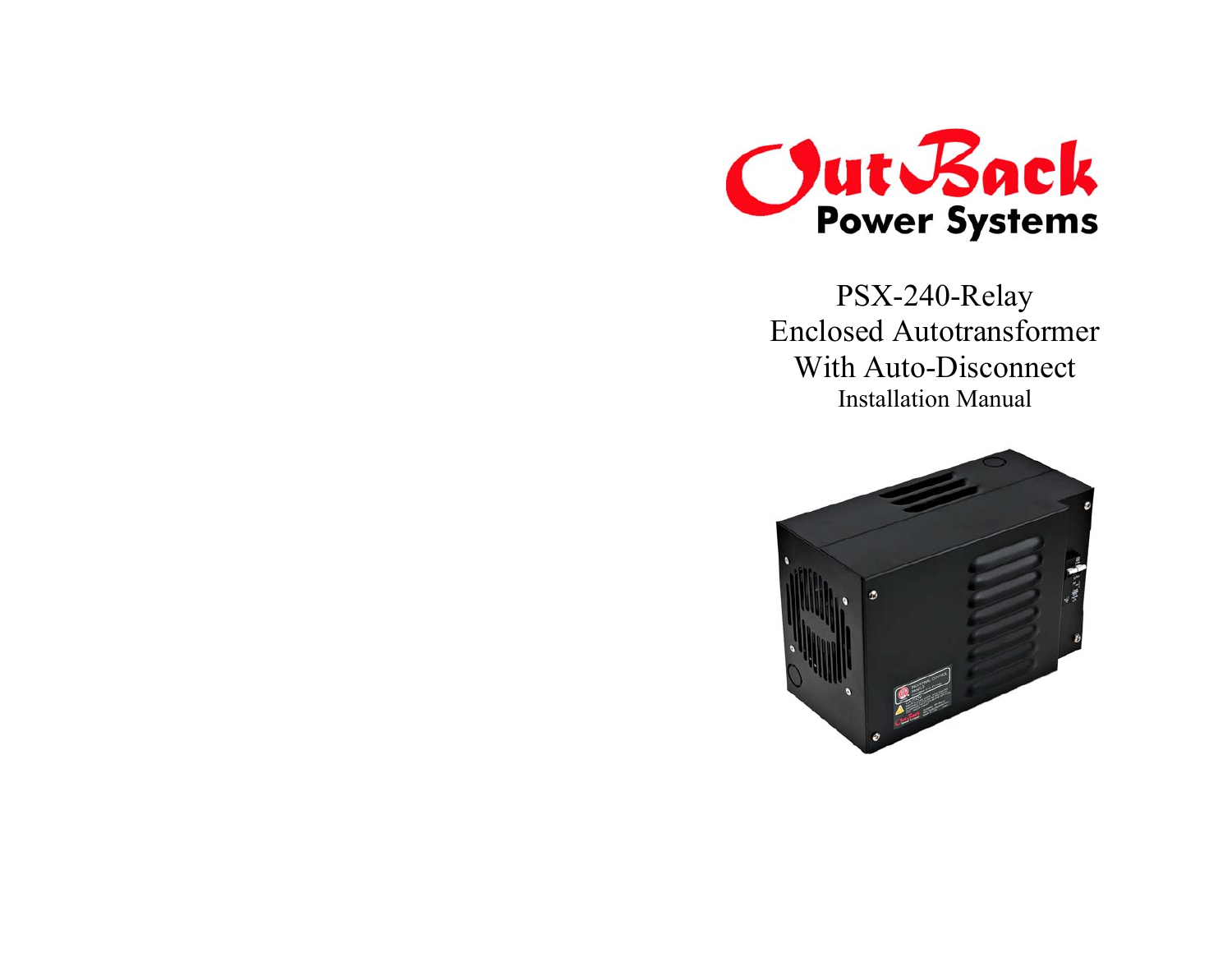#### **Introduction**

Congratulations on your purchase of the PSX-240-Relay Autotransformer with Auto-Disconnect from OutBack Power Systems. This booklet contains important safety and user instructions for the PSX-240-Relay that shall be followed during its installation and maintenance. Please read the entire booklet and all cautionary warnings on the PSX-240-Relay carefully before installing the device.

#### *PLEASE SAVE THESE INSTRUCTIONS!*

### **IMPORTANT SAFETY GUIDELINES**

Working with or around electrical components requires care and special attention during installations. *Shock, burns, equipment damage, fire and even death can result from mishandling or incorrectly installing electrical equipment*. Please be aware of the following precautions:

- • Installation must be performed by a licensed installer familiar with local and national wiring codes. All installations must comply with these codes as well as codes for structural installation.
- • All of the AC wiring to the circuit breaker terminals and the neutral bus bar must be torqued according to the torque specs in the MECHANICAL INSTALLATION section of this manual.
- • Wiring to circuit breaker terminals must meet requirements of the National Electric Code (NEC).

NOTE: The circuit breaker terminals will accept up to 10 AWG wire. Use copper conductors only with insulation rated for at least 75˚ C. See the WIRING CONNECTIONS AND TORQUE SPECS section of this manual for more information.

P/N: 900-0053-1

Rev. A – Released 12/19/2005

PSX-240-Relay User's Guide Page 15

Outback Power PSX-240-Relay User's Guide

# **REGISTRATION**

Your purchase of an OutBack Power Systems product is an important investment. Registering your products will help us maintain the standard of excellence you expect from us in terms of performance, quality and reliability.

Please take a moment to register and provide us with some important information.

 $\mathcal{L}_\text{max}$  and the contract of the contract of the contract of the contract of the contract of the contract of the contract of the contract of the contract of the contract of the contract of the contract of the contrac

E-Mail: \_\_\_\_\_\_\_\_\_\_\_\_\_\_\_\_\_\_\_\_\_\_\_\_\_\_\_\_\_\_\_\_\_\_\_\_\_\_\_\_\_  $Sold by: \begin{tabular}{|l|l|} \hline \end{tabular}$ Installer: \_\_\_\_\_\_\_\_\_\_\_\_\_\_\_\_\_\_\_\_\_\_\_\_\_\_\_\_\_\_\_\_\_\_\_\_\_\_\_\_ Purchase Date: \_\_\_\_\_\_\_\_\_\_\_\_\_\_\_\_\_\_\_\_\_\_\_\_\_\_\_\_\_\_\_\_\_\_\_ Model Number: \_\_\_\_\_\_\_\_\_\_\_\_\_\_\_\_\_\_\_\_\_\_\_\_\_\_\_\_\_\_\_\_\_\_\_ Serial Number: \_\_\_\_\_\_\_\_\_\_\_\_\_\_\_\_\_\_\_\_\_\_\_\_\_\_\_\_\_\_\_\_\_\_\_

Off-Grid Installation Residential Installation

Mail to: Attn: Warranty Registration Outback Power Systems 19009  $62<sup>nd</sup>$  Ave. NE Arlington, WA 98223

North America Location Utility Connected Installation Commercial Installation Other

Name: \_\_\_\_\_\_\_\_\_\_\_\_\_\_\_\_\_\_\_\_\_\_\_\_\_\_\_\_\_\_\_\_\_\_\_\_\_\_\_\_\_\_

Address: \_\_\_\_\_\_\_\_\_\_\_\_\_\_\_\_\_\_\_\_\_\_\_\_\_\_\_\_\_\_\_\_\_\_\_\_\_\_\_\_

City, State, Zip Code, Country:

Telephone Number: \_\_\_\_\_\_\_\_\_\_\_\_\_\_\_\_\_\_\_\_\_\_\_\_\_\_\_\_\_\_\_

Circle all that apply: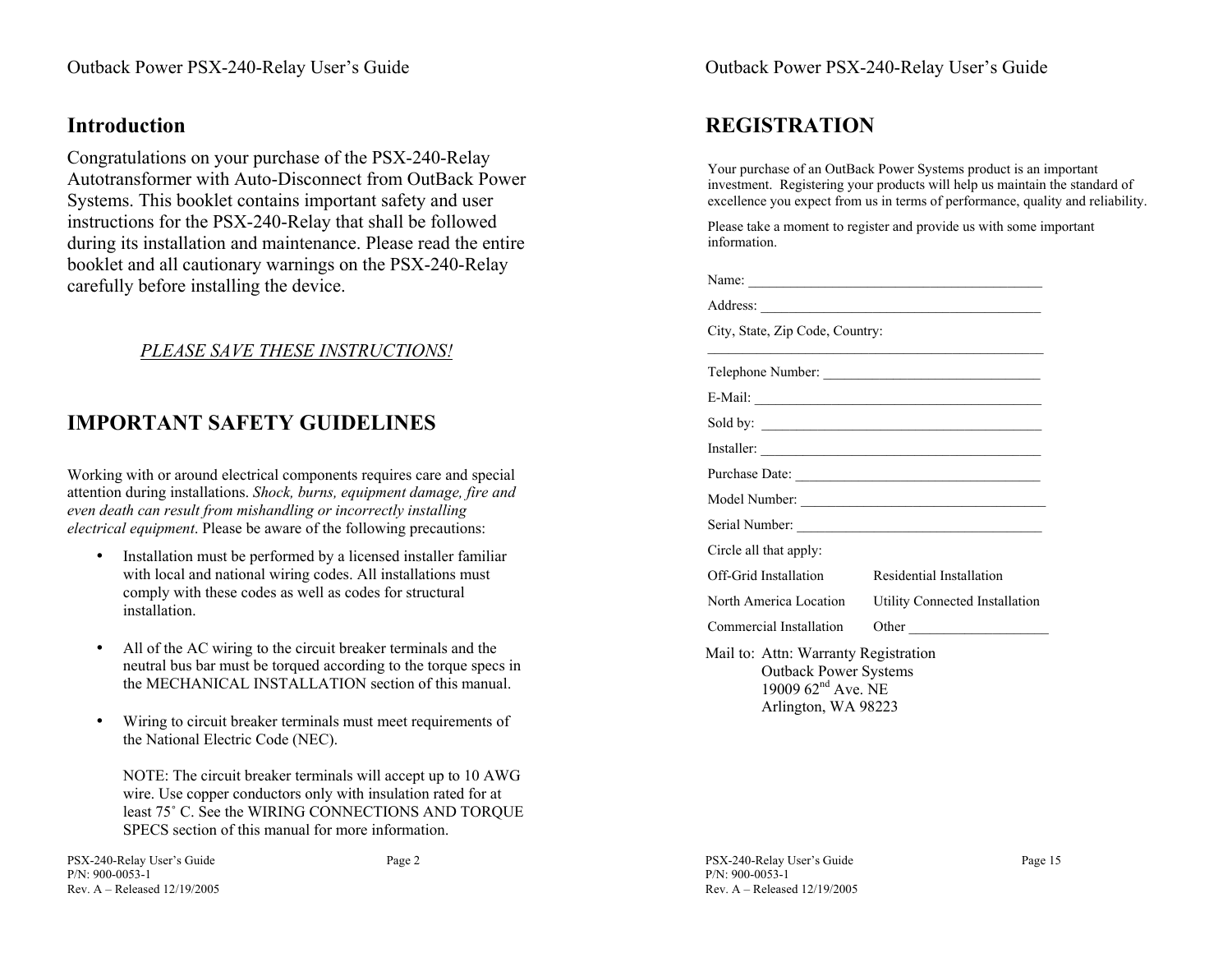- For equipment grounding hook up, see the WIRING CONNECTIONS AND TORQUE SPECS section in this manual. This product is intended to be installed as part of a permanently grounded electrical system per the NEC.
- The equipment ground on the PSX-240-Relay is marked with this symbol:



### **GENERAL PRECAUTIONS**

- $\bullet$  The PSX-240-Relay is approved for indoor mounting only in the positions described in the MECHANICAL INSTALLATION section of this manual.
- • Do not disassemble the PSX-240-Relay beyond the instructions included in this manual. Refer servicing to a qualified service center when service or repair is required. Incorrect re-assembly may result in a risk of electric shock or fire.
- To reduce risk of electric shock, disconnect all wiring before attempting any maintenance or cleaning.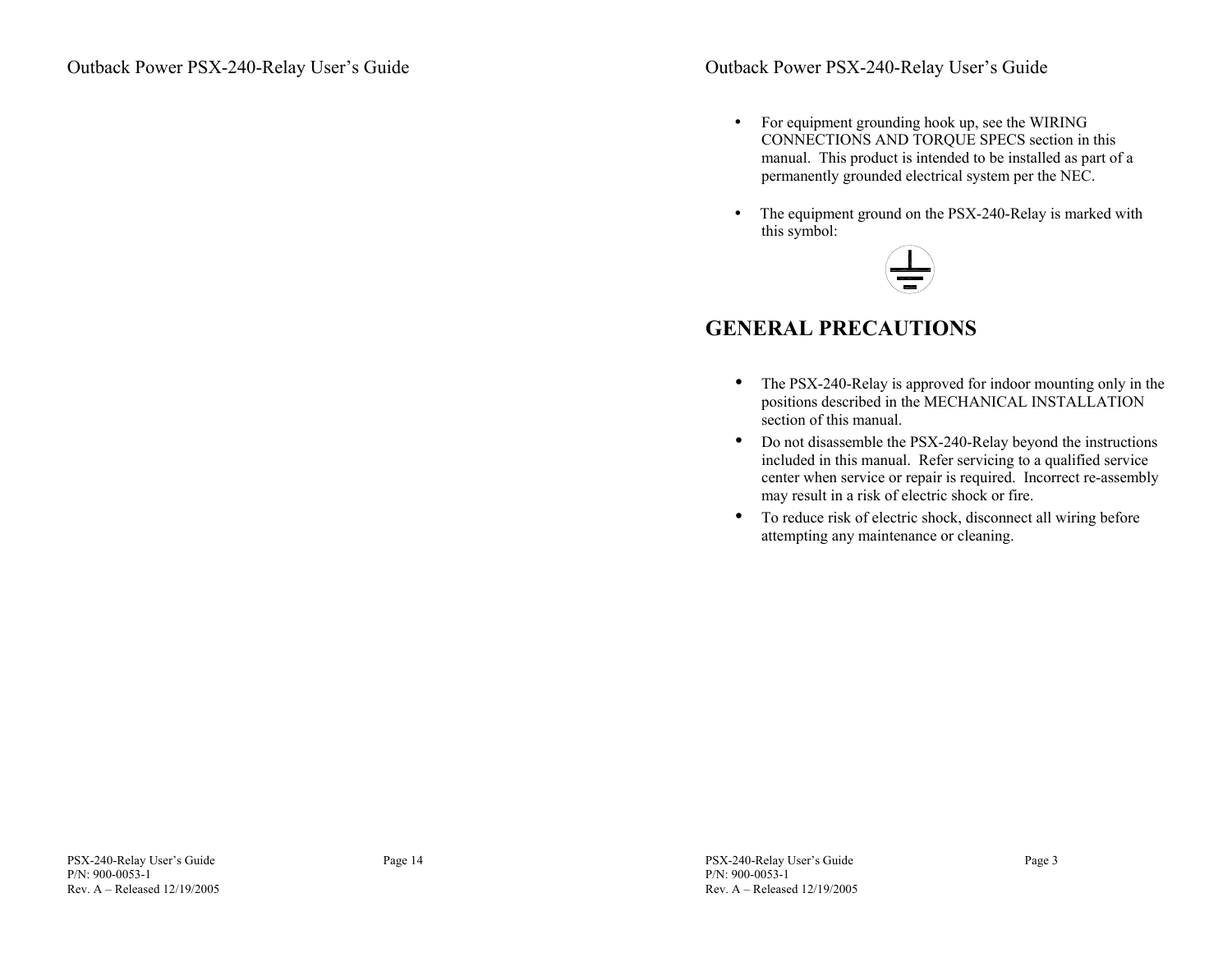#### **Basic Description of the PSX-240-Relay**

The PSX-240-Relay has an autotransformer containing, in its raw form, two sets of windings in a 1:1 ratio. By connecting wire #2 and wire #3 together, the X-240 can transform 120 VAC to 240 VAC and vice-versa. The X-240 is pre-wired within the enclosure for user convenience.



*Figure 1*  $\left( \bullet \right)$  denotes start of winding)

Two 25 Amp AC circuit breakers and a neutral bus bar provide the input/output connection points for the X-240. The PSX-240-Relay contains a DPDT relay and three feet of wiring to control this relay. This relay will disconnect the X-240 from the system when an AC input source connects to the system.

Figure 2 on the next page shows the diagram for the internal wiring of the PSX-240-Relay.

#### **WARRANTY**

#### OutBack Power Systems

#### **Two Year Limited Warranty**

OutBack Power Systems Inc. warrants that the products it manufactures will be free from defects in materials and workmanship for a period of two (2) years subject to the conditions set forth below.

The limited warranty is extended to the original user and is transferable. The limited warranty term begins on the date of invoice to the original user of the product. The limited warranty does not apply to any product or part thereof damaged by a) alteration or disassembly, b) accident or abuse, c) corrosion, d) lightning, e) reverse polarity, f) repair or service provided by an unauthorized repair facility, g) operation or installation contrary to instructions pertaining to the product.

OutBack Power Systems' liability for any defective product or any part thereof shall be limited to the repair or replacement of the product, at OutBack Power Systems' discretion. OutBack Power Systems does not warrant or guarantee the workmanship performed by any person or firm installing its products.

THIS LIMITED WARRANTY GIVES YOU SPECIFIC LEGAL RIGHTS, AND YOU MAY ALSO HAVE OTHER RIGHTS THAT VARY FROM STATE TO STATE (OR JURISDICTION TO JURISDICTION). OUTBACK POWER SYSTEMS' RESPONSIBILITY FOR MALFUNCTIONS AND DEFECTS IN HARDWARE IS LIMITED TO REPAIR AND REPLACEMENT AS SET FORTH IN THIS LIMITED WARRANTY STATEMENT. ALL EXPRESS AND IMPLIED WARRANTIES FOR THE PRODUCT, INCLUDING BUT NOT LIMITED TO ANY IMPLIED WARRANTIES OF AND CONDITIONS OF MERCHANTABILITY AND FITNESS FOR A PARTICULAR PURPOSE, ARE LIMITED IN DURATION TO THE LIMITED WARRANTY PERIOD SET FORTH ABOVE AND NO WARRANTIES, WHETHER EXPRESS OR IMPLIED, WILL APPLY AFTER SUCH PERIOD. SOME STATES (OR JURISDICTIONS) DO NOT ALLOW LIMITATIONS ON HOW LONG AN IMPLIED WARRANTY LASTS, SO THE ABOVE LIMITATION MAY NOT APPLY TO YOU.

OUTBACK POWER SYSTEMS DOES NOT ACCEPT LIABILITY BEYOND THE REMEDIES SET FORTH IN THIS LIMITED WARRANTY STATEMENT OR LIABILITY FOR INCIDENTAL OR CONSEQUENTIAL DAMAGES, INCLUDING WITHOUT LIMITATION ANY LIABILITY FOR PRODUCTS NOT BEING AVAILABLE FOR USE. SOME STATES (OR JURISDICTIONS) DO NOT ALLOW THE EXCLUSION OR LIMITATION OF INCIDENTAL OR CONSEQUENTIAL DAMAGES, SO THE ABOVE EXCLUSION OR LIMITATION MAY NOT APPLY TO YOU.

During the two year period beginning on the invoice date, OutBack Power Systems will repair or replace products covered under this limited warranty that are returned to OutBack Power Systems' facility or to an OutBack Power Systems authorized repair facility, or that are repaired on site by an OutBack Power Systems authorized repair technician. To request limited warranty service, you must contact OutBack Power Systems at 360-435-6030 within the limited warranty period. If limited warranty service is required, OutBack Power Systems will issue a Return Material Authorization (RMA) Number. Mark the outside of the package with the RMA number and include a copy of the purchase invoice in the package. You must ship the products back to OutBack Power Systems in their original or equivalent packaging, prepay shipping charges, and insure the shipment or accept the risk of loss or damage during shipment. OutBack Power Systems will ship the repaired or replacement products to you freight prepaid if you use an address in the continental United States, where applicable. Shipments to other locations will be made freight collect.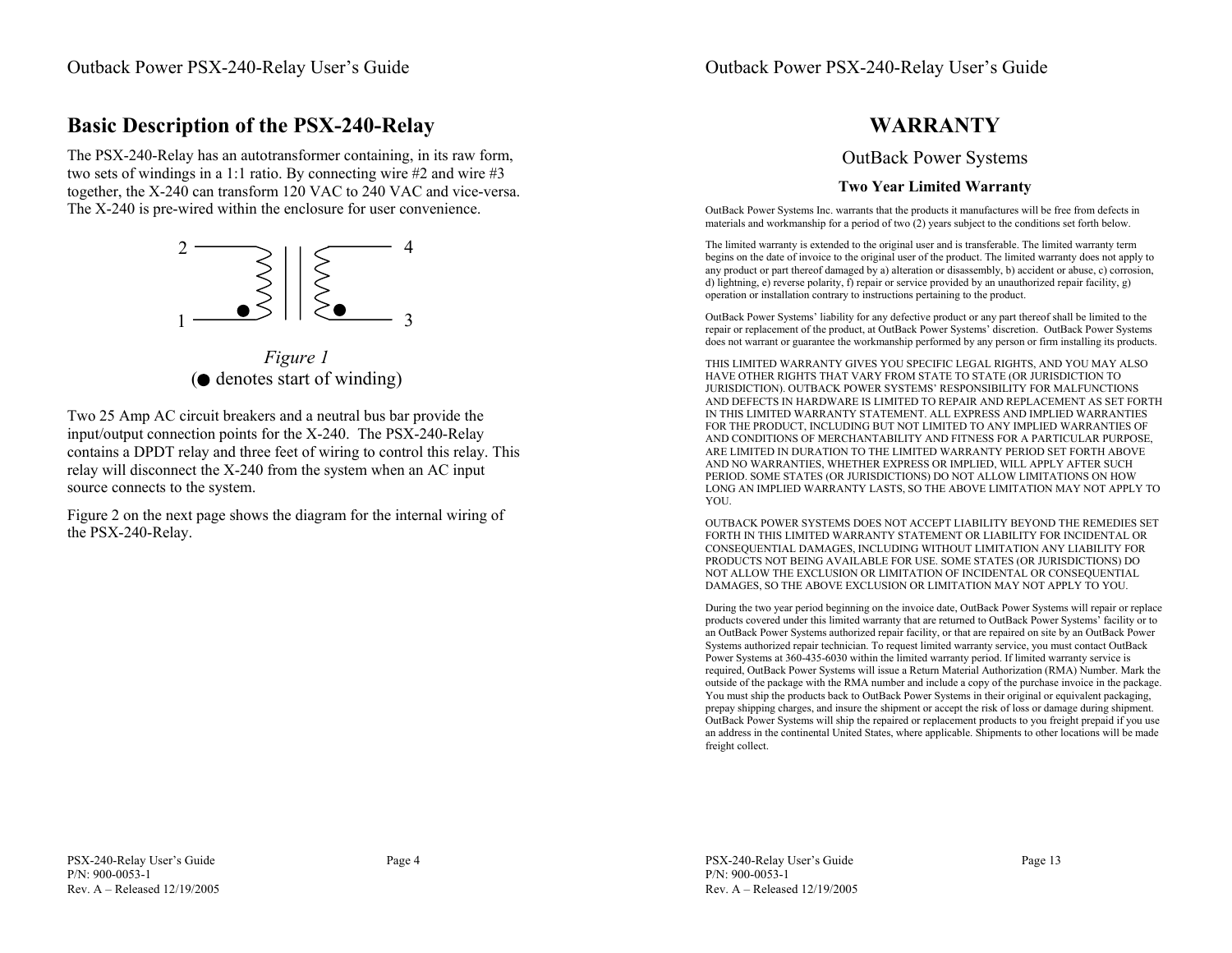PSX-240-Relay Diagram



*Figure 2*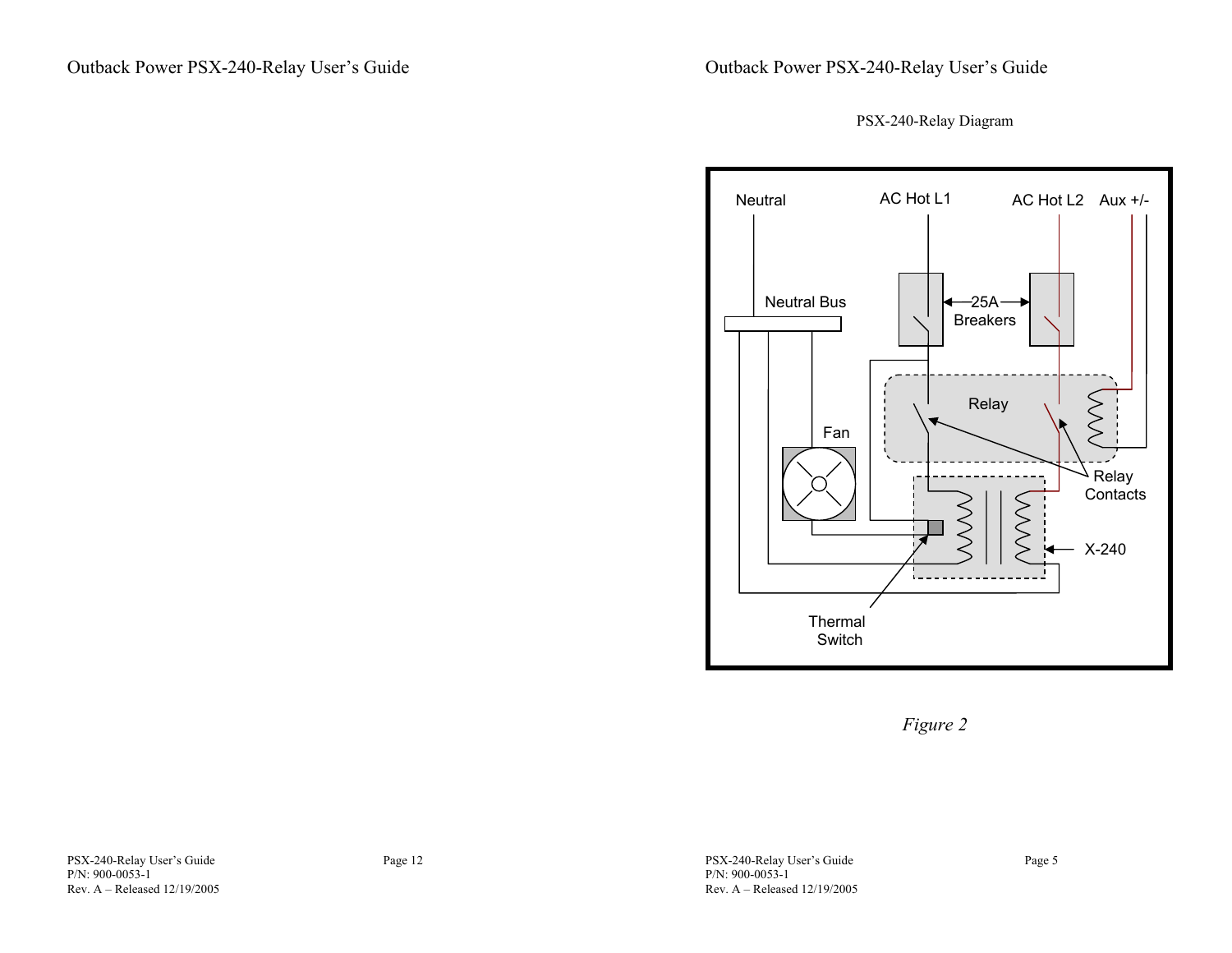### **Configuration**

The PSX-240-Relay must be connected to the AC output circuit of the FX system and is intended for installations that include the following:

- • An installation with two or more OutBack FX Series Inverter/Chargers wired to produce split phase 120/240 VAC.
- • The FX system is programmed using "OutBack" Stacking (*not* "Classic" Stacking).
- • AC input source to the FX system is either two in-phase 120 VAC circuits, 120/240 VAC split phase, or two phases of a 120/208 VAC wye-connected 3-phase source.

If your system does not conform to the configuration conditions described above, please contact your dealer.

#### **Note:**

- • The proper connections must be made in the field. This information is located in the MECHANICAL INSTRUCTIONS section of this manual.
- • The FX system must be programmed in order for the PSX-240- Relay to disconnect properly. This information is located in the PROGRAMMING INSTRUCTIONS section of this manual.

# **Step Down/Balancing Configuration**

The step down/balancing configuration for the PSX-240-Relay allows large 120 VAC loads on one leg to be powered by FXs on opposite legs (step down). It also allows each FX to produce the same amount of power even though the L1 and L2 legs may have different power needs (balancing).

When an AC input is not present, 240 VAC between legs L1 and L2 is applied to the 25A breakers of the PSX-240-Relay. 120VAC is then available from either L1 or L2 to system neutral.

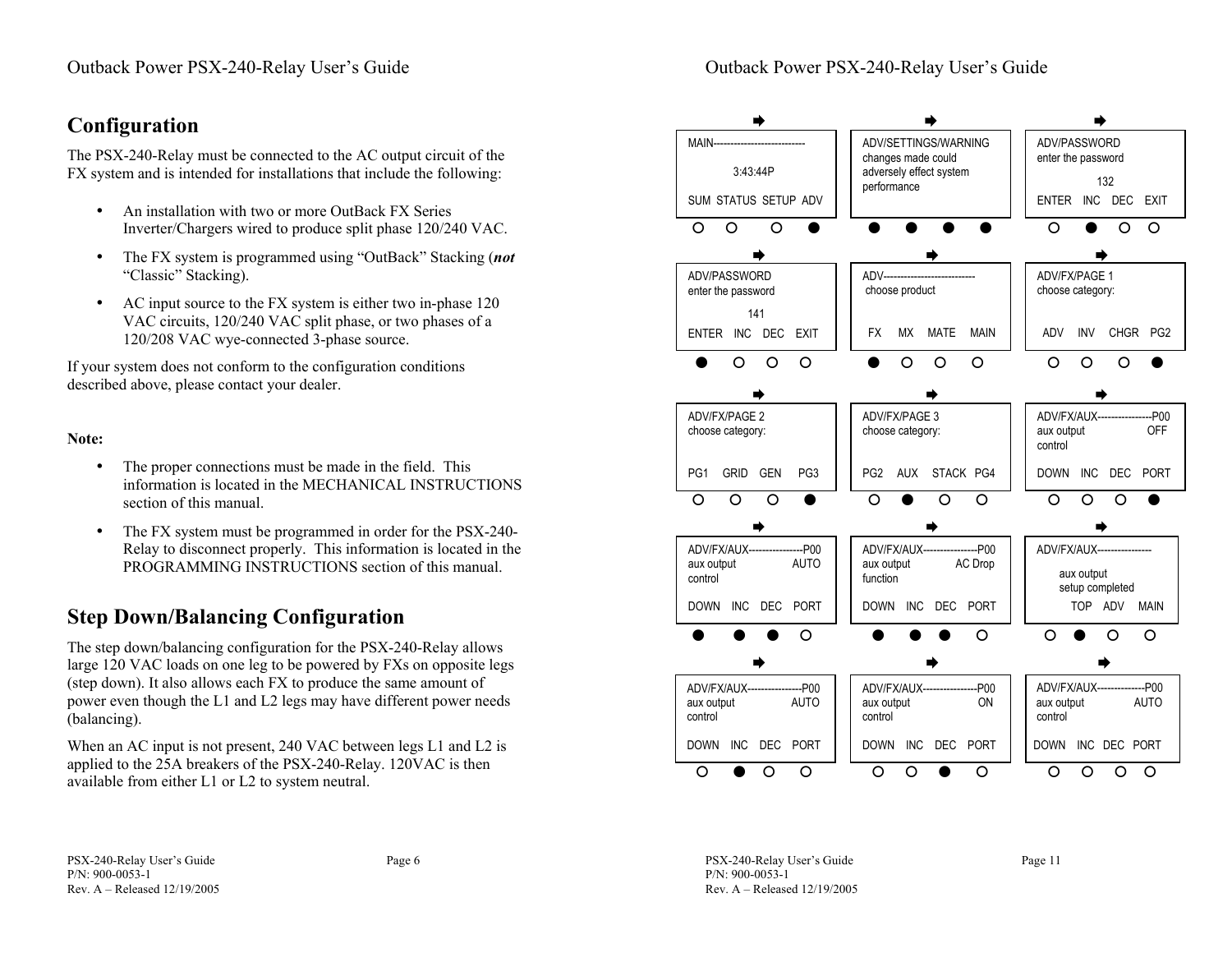#### Outback Power PSX-240-Relay User's Guide

- • If you don't hear a click, press **<DEC>** until the screen reads "OFF" and then **<INC>** until the screen reads "ON" and listen again for the click. If a click is heard, press **<DEC>** until the screen shows "AUTO" mode.
- • If still no click is heard, repeat all programming instructions. Contact your dealer if the programming is unsuccessful.

With a successfully installed and programmed PSX-240-Relay, you can now enjoy the worry-free performance of your OutBack Power System.

### **Disconnect Configuration**

When an AC input is present, the PSX-240-Relay will disconnect from the system when that AC input connects to the FX system. This ensures the PSX-240-Relay breakers do not trip if the AC input is not a 120/240 VAC power source.

A 12 VDC signal from the Auxiliary output of the one of the FXs in the system causes a relay to open at the precise time the AC input connects, effectively disconnecting the X-240 from the system.

#### **Mechanical Installation**

Please review the **IMPORTANT SAFETY GUIDELINES** and**GENERAL PRECAUTIONS** sections at the front of this manual before installing the PSX-240-Relay!

The PSX-240-Relay may be installed on a vertical or horizontal surface utilizing the four mounting holes on the base of the unit. The holes are sized to #10 screws. Be sure to use the appropriate style and grade of fastener for your particular application. The PSX-240-Relay can only be mounted in three positions.

**Vertical Surface:** The PSX-240-Relay breakers must be positioned either to the right or to the left of the PSX-240-Relay enclosure.

**Horizontal Surface:** The PSX-240-Relay breakers must be facing upward.

# **Wiring Connections and Torque Specs**

The PSX-240-Relay is not supplied with the AC input wiring. This wire must be obtained elsewhere. The wires should be stranded, rated for the appropriate weather conditions, rated at least 75° Celsius, and be sized large enough for a 25A breaker to protect them per the NEC. There are multiple knock-outs on the PSX-240-Relay enclosure for routing these wires.

PSX-240-Relay User's Guide Page 7 P/N: 900-0053-1 Rev. A – Released 12/19/2005